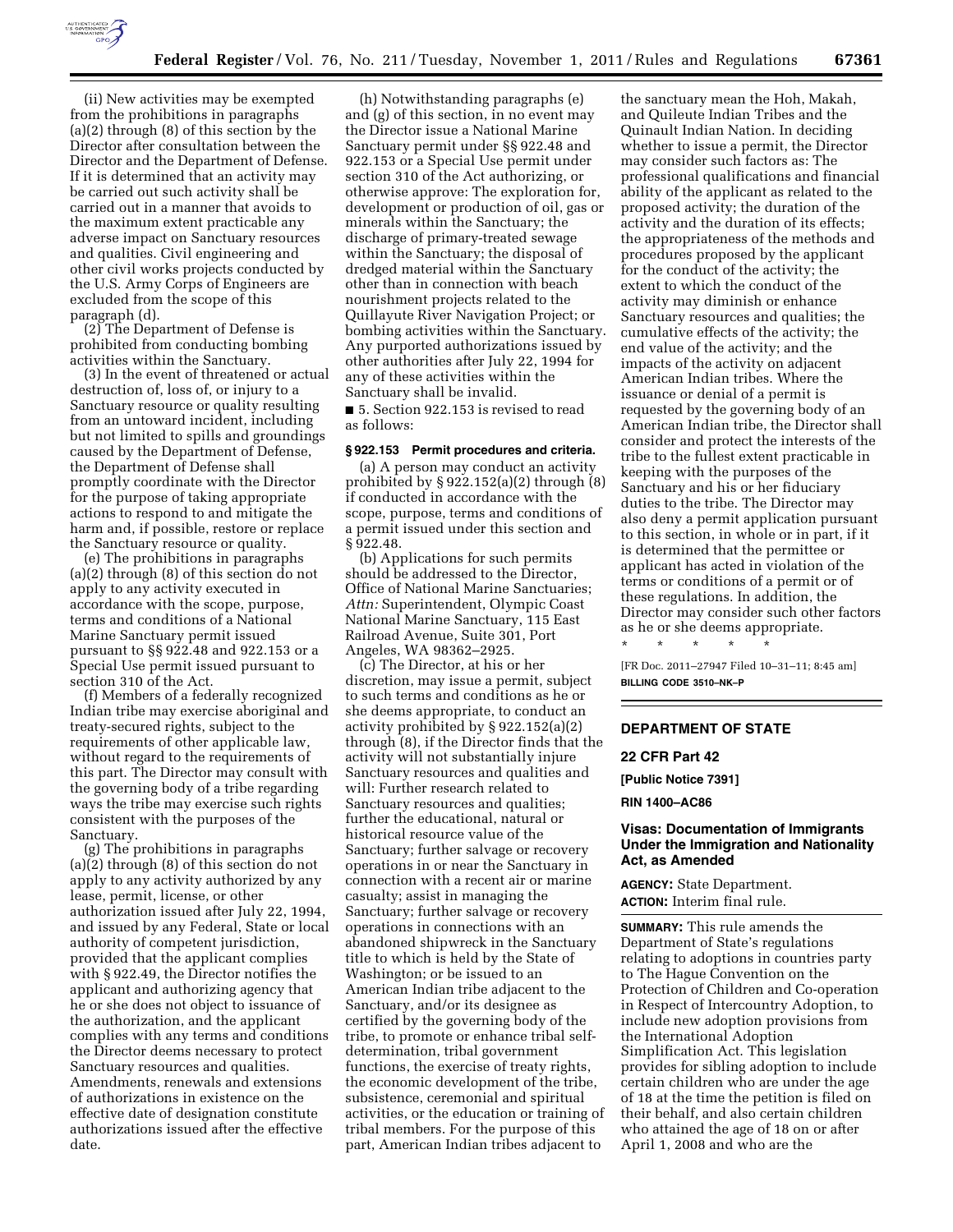beneficiaries of a petition filed on or before November 30, 2012.

### **DATES:**

*Effective Date:* This rule is effective November 1, 2011.

*Comment Date:* The Department will accept comments from the public up to December 1, 2011.

#### **ADDRESSES:**

You may submit comments by any of the following methods:

• *Email: [BeaumontTW@state.gov](mailto:BeaumontTW@state.gov)*  (Subject line must read IASA Sibling Reg.).

• *Mail:* Chief, Legislation and Regulation Division, Visa Services— IASA Sibling Reg., 2401 E. Street, NW., Washington, DC 20520–30106.

• ''Persons with access to the Internet may view this notice and provide comments by going to the regulations.gov Web site at: *[http://](http://www.regulations.gov/index.cfm) [www.regulations.gov/index.cfm,](http://www.regulations.gov/index.cfm)* and searching on the Public Notice number 7391.''

**FOR FURTHER INFORMATION CONTACT:** 

Taylor W. Beaumont, Legislation and Regulations Division, Visa Services, Department of State, 2401 E Street, NW., Room L–603D, Washington, DC 20520– 0106, who may be reached at (202) 663– 1202.

#### **SUPPLEMENTARY INFORMATION:**

#### **Definitions**

As used in this public notice, the term ''Convention'' means The Hague Convention on Protection of Children and Co-operation in Respect of Intercountry Adoption; the term ''Convention country'' means a country that is a party to the Convention and with which the Convention is in force for the United States; and the term ''IASA'' means the International Adoption Simplification Act, Public Law 111–287 (2010).

## **Why is the Department promulgating this rule?**

On November 30, 2010, the President signed the IASA into law, modifying the Immigration and Nationality Act (INA) as regards adoptions from Convention countries. Among other changes, the IASA creates a new INA Section  $101(b)(1)(G)(iii)$  to allow U.S. citizens to file an immediate relative petition for a child younger than 18 from a Convention country, provided that child is the natural sibling of a child concurrently or already adopted or being brought to the United States for adoption under INA Sections  $101(b)(1)(E)(i)$ ,  $(F)(i)$ , or  $(G)(i)$ . To qualify as a child who is covered under INA Section 101(b)(1)(G)(iii), a child must be adopted abroad, or be coming to the

United States for adoption, by the adoptive parent(s) or prospective adoptive parent(s) of his/her natural sibling. In addition, the child must be otherwise qualified as a Convention adoptee under INA Section 101(b)(1)(G)(i), except that the child is under 18 years of age rather than under 16 years of age, as is required for classification under INA Section  $101(b)(1)(G)(i)$ .

The IASA contains an exception at Section 4(b) necessitating a modification of the Department regulation contained in 22 CFR 42.24. Under that section, an alien who is older than 18 years of age nonetheless may be classified under INA Section 101(b)(1)(G)(iii) if he/she turned 18 years of age on or after April 1, 2008 and his/her immediate relative petition is filed not later than November 30, 2012. As currently written, the Department's regulations pertaining to INA Section 101(b)(1)(G) cover exclusively those children whose adoptions will be governed by the Convention. Although aliens qualified under IASA Section 4(b) will be emigrating from a Convention country, the Convention only governs the adoption of children under the age of 18. This rule is necessary to change Department regulations to cover aliens properly qualified under IASA Section 4(b).

### **Regulatory Findings**

#### *Administrative Procedure Act*

The Department is publishing this rule as an interim final rule, and with an effective date less than 30 days from the date of publication, based on the ''good cause'' exceptions set forth at 5 U.S.C. 553(b) and 553(d)(3). Delaying implementation of this rule would be contrary to the public interest, due to the effect of recent legislation (the International Adoption Simplification Act). Because current Department regulations do not contemplate the adoption of children over the age of 18 in countries party to The Hague Convention on Inter-Country Adoption, the lack of procedural certainty regarding 22 CFR 42.24 could forseeably cause undue confusion and delay for American citizens pursuing their rights to adopt as provided by the IASA. The Department will accept public comments for 30 days after publication.

## *Regulatory Flexibility Act/Executive Order 13272: Small Business*

The Department of State has reviewed this regulation and certifies that this rule will not have a significant economic impact on a substantial number of small entities. The

Department of State notes that this regulation, as it exclusively facilitates adoptions by U.S. citizens, will have its greatest effect on individuals and not small businesses. While American Adoption Service Providers (ASPs) are essential to intercountry adoptions in Convention countries, this regulation will have a negligible effect on these ASPs, as the Department of State anticipates that this regulation will allow very few adoptions that would not have already been possible in the absence of this regulation.

### *The Unfunded Mandates Reform Act of 1995*

Section 202 of the Unfunded Mandates Reform Act of 1995, Public Law 104–4, 109 Stat. 48, 2 U.S.C. 1532, generally requires agencies to prepare a statement before proposing any rule that may result in an annual expenditure of \$100 million or more by State, local, or tribal governments, or by the private sector. This rule will not result in any such expenditure, nor will it significantly or uniquely affect small governments.

## *The Small Business Regulatory Enforcement Fairness Act of 1996*

This rule is not a major rule as defined by 5 U.S.C. 804, for purposes of congressional review of agency rulemaking under the Small Business Regulatory Enforcement Fairness Act of 1996, Public Law 104–121. This rule will not result in an annual effect on the economy of \$100 million or more; a major increase in costs or prices; or adverse effects on competition, employment, investment, productivity, innovation, or the ability of United States-based companies to compete with foreign-based companies in domestic and import markets.

#### *Executive Order 12866*

The Department is exempt from Executive Order 12866 except to the extent that it is promulgating regulations in conjunction with a domestic agency that are significant regulatory actions. The Department has reviewed this rule to ensure its consistency with the regulatory philosophy and principles set forth in Executive Order 12866. Consistent with Executive Order 12866, the Department does not consider the rule to be an economically significant action within the scope of section 3(f)(1) of the Executive Order since it is not likely to have an annual effect on the economy of \$100 million or more or to adversely affect in a material way the economy, a sector of the economy, competition, jobs, the environment, public health or